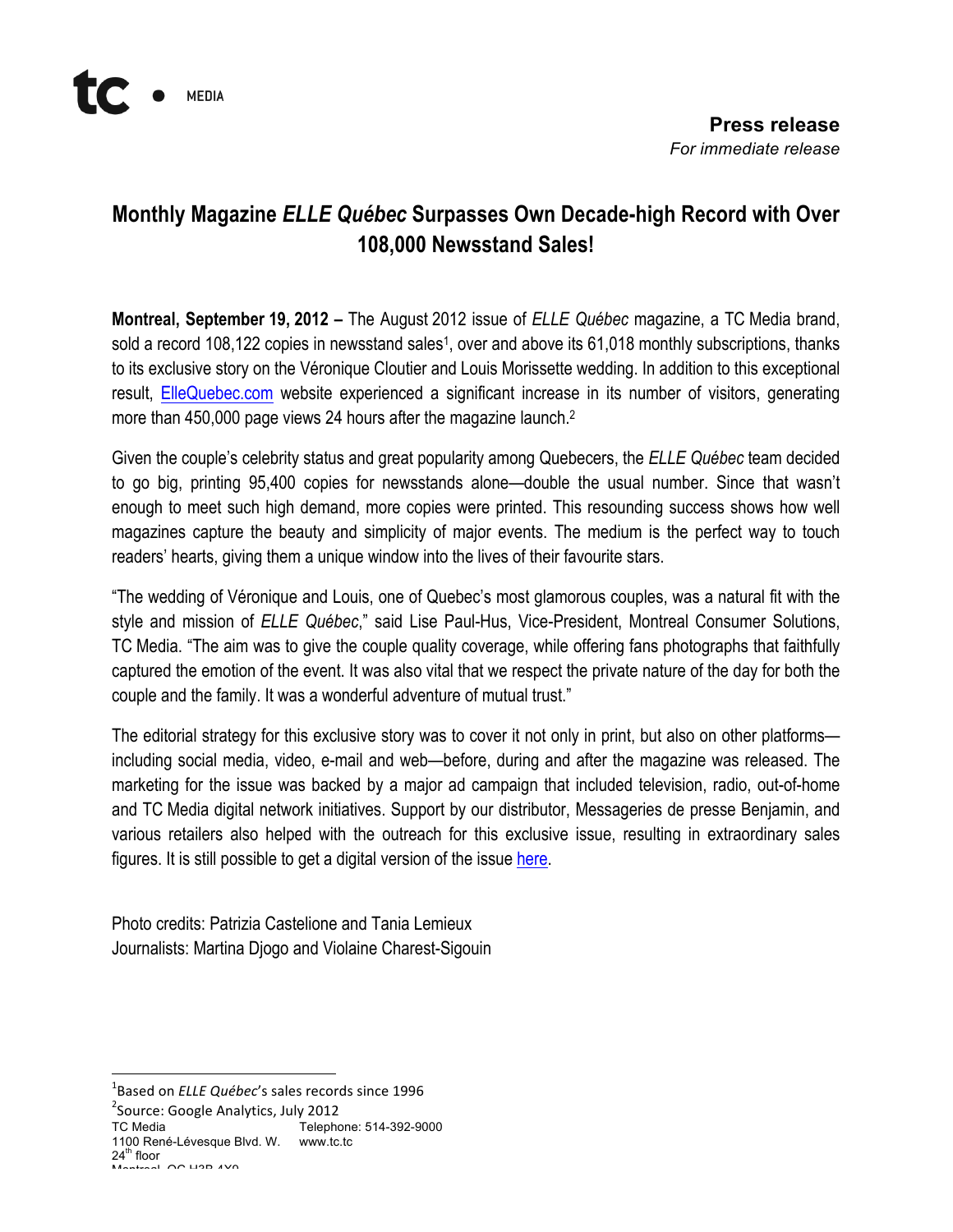## **Recap of the August 2012 issue of** *ELLE Québec*

Véro and Louis said "I do" and chose *ELLE Québec* to immortalize their magic moment! On June 30, 2012, *ELLE Québec* had the opportunity to walk through the church doors and witness this much-anticipated wedding. With 16 pages of exclusive coverage and photos, the August release allowed readers to relive the wedding day in its entirety, as if they were right there! For the first time ever, Véro and Louis introduced their children to the media, placing complete confidence in *ELLE Québec* . . .

## **About TC Media**

One of Canada's leading providers of media and interactive marketing solutions, TC Media offers a comprehensive line of products and services and an integrated approach to activating customers' marketing. TC Media is one of Canada's largest media groups, reaching 22 million consumers through its multiplatform offering. The group, which has about 3,800 employees, owns a number of major consumer and business media brands that are leveraged across multiple platforms. TC Media is also the leading provider of local and regional information in Quebec and the Atlantic provinces through its extensive network of community papers and online portals. It is owner of the *Métro* weekday daily in Montreal and coowner of *Metro* Halifax. It is also the leading door-to-door distributor of advertising material in Canada, with Publisac in Quebec and Targeo in the rest of Canada. TC Media is a leader in the digital industry in Canada in media properties and online advertising representation. With its extensive network of more than 3,500 websites, TC Media reaches 18.7 million unique visitors per month in Canada. The group offers interactive marketing solutions that harmonize strategy, content and multichannel distribution systems to build lasting relationships between brands and consumers. TC Media also employs its expertise and proprietary software to anticipate and meet consumer needs by means of the new interactive means of communication: mobile, data analytics, email marketing, e-flyers and custom content and communications. TC Media is also active in book publishing and distribution and is the largest publisher of French-language educational resources in Canada.

TC Media is a brand of Transcontinental Inc. (TSX: TCL.A, TCL.B, TCL.PR.D), which has about 10,000 employees in Canada and the United States, and reported revenues of C\$2.0 billion in 2011. For more information about the corporation, please visit www.tc.tc.

- 30 -